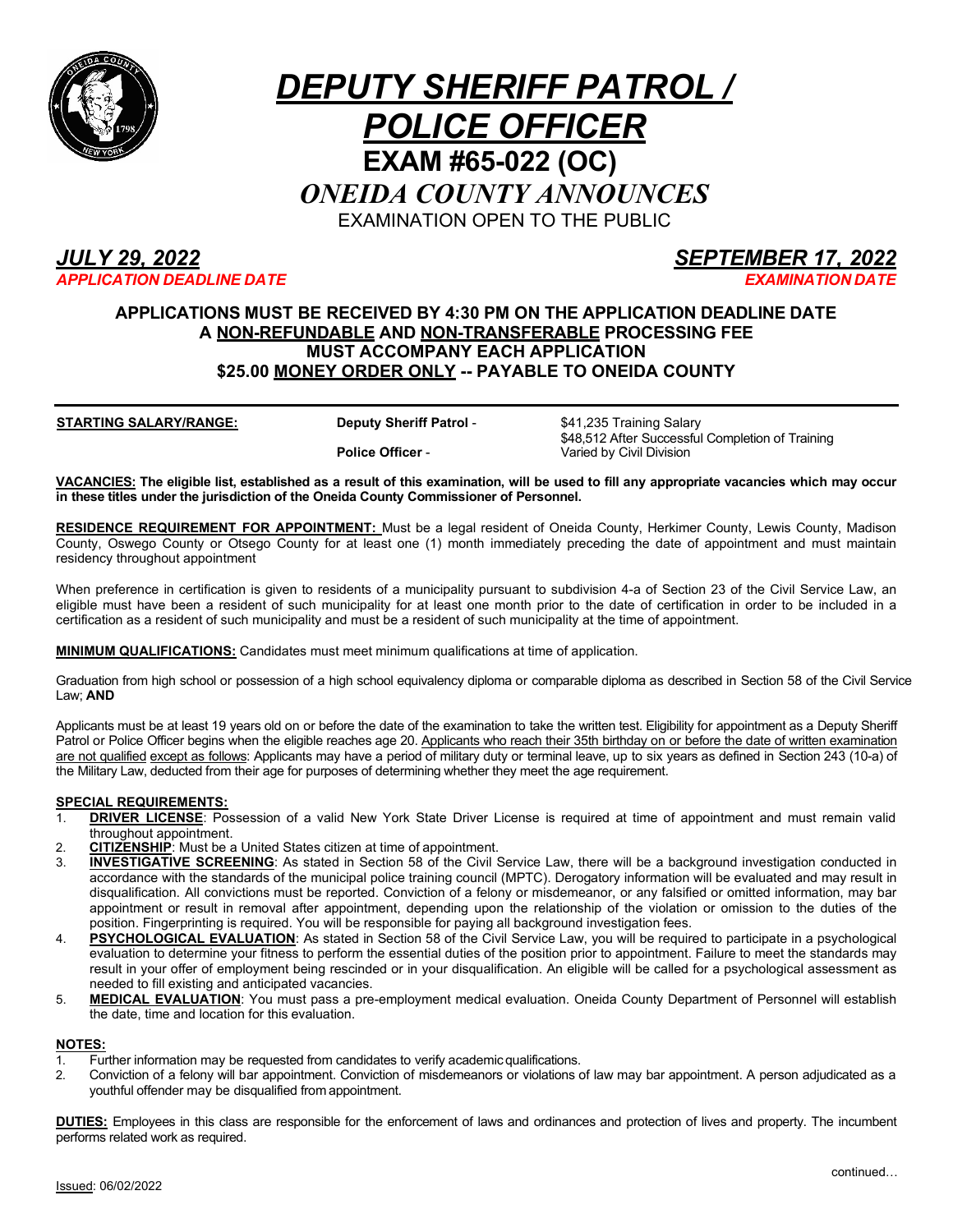## **DEPUTY SHERIFF PATROL/POLICE OFFICER #65-022 (OC)** Page Two

continued...

**SUBJECTS OF EXAMINATION:** This examination will consist of two parts. There will be a written test which you must pass in order to be considered for appointment. Your score on the written test will determine your rank on the eligible list. In addition, you must meet the physical fitness standards prescribed by the Oneida County Department of Personnel, measured by the physical fitness screening test. Only those who pass the written test will be scheduled for the physical fitness screening test. You must pass the physical fitness screening test to be eligible for certification from the eligible list.

- **(A) WRITTEN TEST:** The written test will be designed to evaluate knowledge, skills, and/or abilities in such areasas:
- **1. SITUATIONAL JUDGMENT:** These questions test for the ability to identify appropriate and effective responses to work-related challenges. You will be presented with scenarios that reflect the types of challenges one could encounter in a work environment. Each scenario will be followed by several responses to the scenario. You must rate the effectiveness of eachresponse.
- **2. LANGUAGE FLUENCY:** These questions test for the ability to read, understand, and present a clear and accurate summary of information. For some questions, you will be given a brief reading passage followed by four statements, each summarizing the information. You must then choose the best version. For other questions, you will be given several sentences, one of which contains a spelling, grammatical, or punctuation error. You must then select the line that contains the error.
- **3. INFORMATION ORDERING AND LANGUAGE SEQUENCING:** These questions test for the ability to properly identify the sequence or order of events, or to organize information to fit a timeline. You will be given a brief reading passage followed by one or more questions. You must identify the proper sequence of events in order to answer one or morequestions.
- **4. PROBLEM SENSITIVITY AND REASONING:** These questions test for the ability to apply information and to identify a problem or potential problem. For some questions, you will be given information in the form of policies, rules, regulations, or laws, which will be followed by a situation. You must then identify the problem and apply the information to select the best course of action to take. For other questions, you will be given a scenario and mock witness statements. You must use this information to answer one or more questions about the scenario.
- **5. SELECTIVE ATTENTION:** These questions test for the ability to focus on completing a task and to pay attention to important details while performing repetitive and monotonous tasks. You will be presented with a series of letters, symbols, and/or numbers. You must select the choice that contains the series of letters, symbols, and/or number that matches exactly.
- **6. VISUALIZATION:** These questions test for the ability to imagine how something will look when it is moved around or when its parts are changed, moved, or rearranged. You will be presented with an image of a face followed by four images of faces. Each face is disguised or altered in some way. Three of the images have a difference in facial structure or facial features. You must select the choice that contains the image with the identical facial structure and facial features.
- **7. SPATIAL ORIENTATION:** These questions test for the ability to understand how to navigate within spaces or how to get from one point to another. You will be provided with a map followed by one or more questions. You must imagine yourself at a certain location and orient yourself to the direction in which you would move to get to another location by shortest (least distance)route.

#### **CALCULATORS ARE PROHIBITED**

**TEST GUIDE:** A Guide for the Written Test for Entry-Level Law Enforcement is available at the New York State website:

https:[//www.cs.ny.gov/testing/testguides.cfm. C](http://www.cs.ny.gov/testing/testguides.cfm)andidates not having access to a computer or the internet may request copy of the test guide from the municipal civil service office conducting this examination using the contact information found elsewhere on this announcement.

- **(B) PHYSICAL FITNESS SCREENING TEST:** Candidates must meet the physical fitness and medical standards prescribed by the Oneida County Department of Personnel. Candidates must pass the written test in order to be scheduled for the qualifying physical fitness test. The test will consist of three elements: **Sit-ups, Push-Ups, and a 1.5 Mile Run**, which are essential for the satisfactory performance of the duties of a Police Officer. All elements are scored on a pass/fail basis and candidates must satisfactorily complete each element of the test in order to successfully complete the test. Unsuccessful candidates will be considered for re-testing at a future date. Candidates who fail the re-test will not be appointed to the position. Candidates who pass the qualifying physical fitness test and who are given a conditional offer of employment will be scheduled to take the required medical examination.
- **1. Sit-Ups** This test measures the muscular endurance of the core body. The score indicated below is the number of bent-leg sit-ups to be performed in one minute.
- **2. Push-Ups** This test measures the muscular endurance of the upper body. The score below is the number of full body repetitions that must be completed without breaks.
- **3. 1.5 Mile Run** This test measures cardiovascular capacity. The (time) score below is calculated inminutes and seconds.

| <b>Municipal Police Training Council – 40%</b> |                      |                  |          |                         |
|------------------------------------------------|----------------------|------------------|----------|-------------------------|
|                                                | <b>GENDER BY AGE</b> | 1 MINUTE SIT UPS | PUSH-UPS | 1.5 MILE RUN (MIN: SEC) |
|                                                | MALE                 |                  |          |                         |
|                                                | 20-29                | 38               | 29       | 12:38                   |
|                                                | 30-39                | 35               | 24       | 12:58                   |
|                                                | 40-49                | 29               | 18       | 13:50                   |
|                                                | 50-59                | 24               | 13       | 15:06                   |
|                                                | $60+$                | 19               | 10       | 16:46                   |
|                                                | <b>FEMALE</b>        |                  |          |                         |
|                                                | 20-29                | 32               | 15       | 14:50                   |
|                                                | 30-39                | 25               | 11       | 15:43                   |
|                                                | 40-49                | 20               | 9        | 16:31                   |
|                                                | 50-59                | 14               |          | 18:18                   |
|                                                | $60+$                | 6                |          | 20:16                   |

An expanded description can be obtained from the Oneida County Department of Personnel o[r http://www.ocgov.net/oneida/personnel/csexam.](http://www.ocgov.net/oneida/personnel/csexam)

#### **INSTRUCTIONS FOR APPLYING FOR MULTIPLE CIVIL SERVICE EXAMS SCHEDULED ON THE SAME DATE**

If you have applied for other civil service exams in another jurisdiction (state, county, city) scheduled on the same date, **YOU** must make arrangements to take all the exams at one test site. Submit a completed *CROSS-FILER NOTIFICATION* form to our office at time of application. If you have applied for a State exam, **YOU MUST** take all exam titles at the state exam site. You will be advised on your admission letter when and where to report for your examinations. If you have any questions, please contact the Oneida County Department of Personnel at **315-798-5726.**

**For further information contact: ONEIDA COUNTY DEPT. OF PERSONNEL, 800 PARK AVE., UTICA, NY 13501 TELEPHONE: (315)798-5726 AMANDAL.CORTESE-KOLASZ,COMMISSIONER**